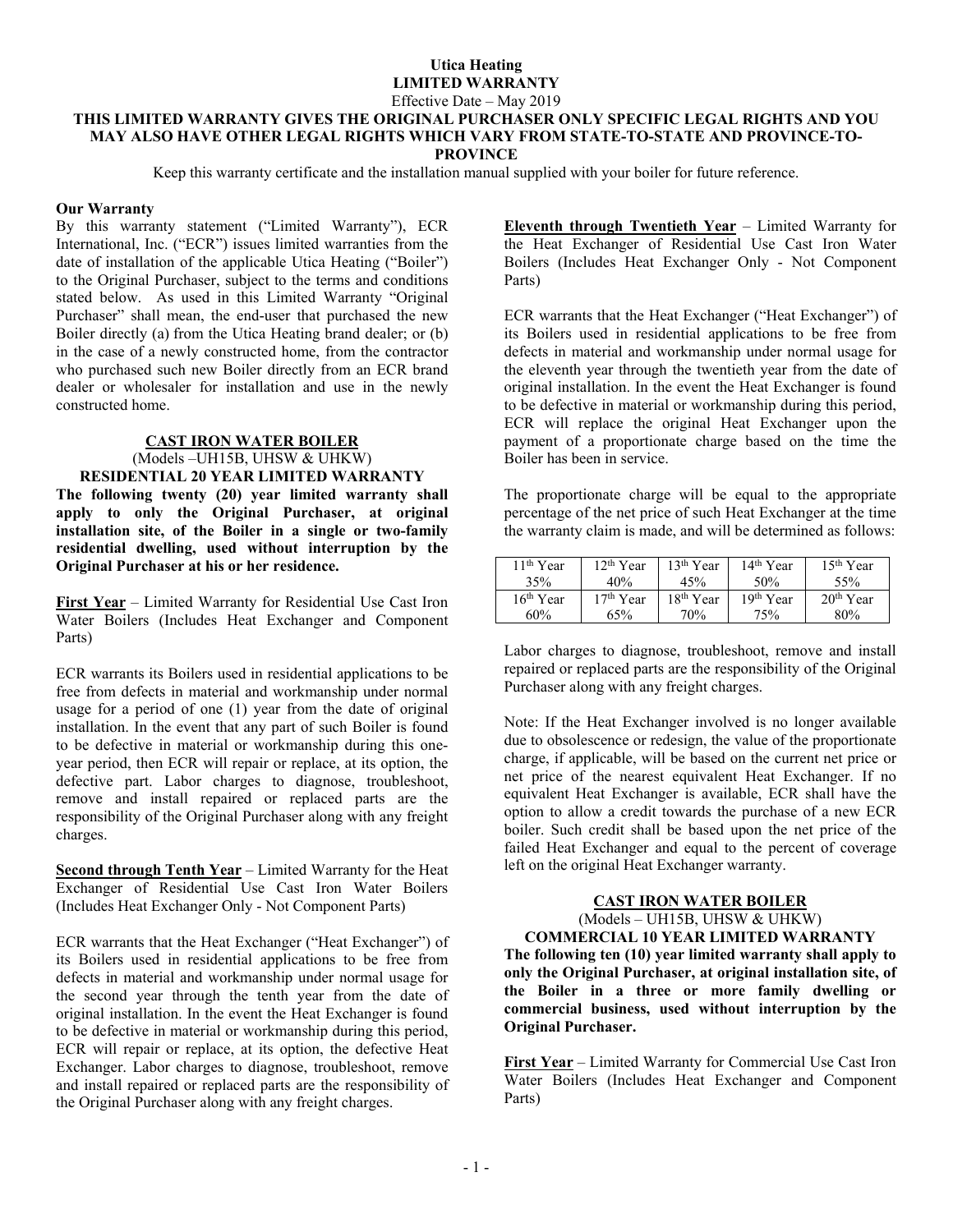## **Utica Heating LIMITED WARRANTY**  Effective Date – May 2019

# **THIS LIMITED WARRANTY GIVES THE ORIGINAL PURCHASER ONLY SPECIFIC LEGAL RIGHTS AND YOU MAY ALSO HAVE OTHER LEGAL RIGHTS WHICH VARY FROM STATE-TO-STATE AND PROVINCE-TO-PROVINCE**

Keep this warranty certificate and the installation manual supplied with your boiler for future reference.

ECR warrants its Boilers used in commercial applications to be free from defects in material and workmanship under normal usage for a period of one (1) year from the date of original installation. In the event that any part of such Boiler is found to be defective in material or workmanship during this one-year period, then ECR will repair or replace, at its option, the defective part. Labor charges to diagnose, troubleshoot, remove and install repaired or replaced parts are the responsibility of the Original Purchaser along with any freight charges.

**Second through Tenth Year** – Limited Warranty for the Heat Exchanger of Commercial Use Cast Iron Water Boilers (Includes Heat Exchanger Only – Not Component Parts)

ECR warrants that the Heat Exchanger of its Boilers will be free from defects in material and workmanship under normal usage for a period of ten (10) years from the date of original installation. In the event that a Heat Exchanger is found to be defective in material or workmanship during this period, ECR will repair or replace, at its option, the defective Heat Exchanger. Labor charges to diagnose, troubleshoot, remove and install repaired or replaced parts are the responsibility of the Original Purchaser along with any freight charges.

Note: If the Heat Exchanger involved is no longer available due to obsolescence or redesign, the value of the proportionate charge, if applicable, will be based on the current net price or net price of the nearest equivalent Heat Exchanger. If no equivalent Heat Exchanger is available, ECR shall have the option to allow a credit towards the purchase of a new ECR boiler. Such credit shall be based upon the net price of the failed Heat Exchanger and equal to the percent of coverage left on the original Heat Exchanger warranty.

#### **CAST IRON STEAM BOILER**  (Models – 16 Series) **COMMERCIAL & RESIDENTIAL 10 YEAR LIMITED WARRANTY**

**The following ten (10) year limited warranty shall apply to only the Original Purchaser, at original installation site, of the Boiler used without interruption by the Original Purchaser.** 

**First Year** – Limited Warranty for Commercial and Residential Use Cast Iron Steam Boilers (Includes Heat Exchanger and Component Parts)

ECR warrants its Boilers used in commercial and residential applications to be free from defects in material and workmanship under normal usage for a period of one (1) year from the date of original installation. In the event that any part of such Boiler is found to be defective in material or workmanship during this one-year period, then ECR will repair or replace, at its option, the defective part. Labor charges to diagnose, troubleshoot, remove and install repaired or replaced parts are the responsibility of the Original Purchaser along with any freight charges.

**Second through Tenth Year** – Limited Warranty for the Heat Exchanger of Commercial and Residential Use Cast Iron Steam Boilers (Includes Heat Exchanger Only - Not Component Parts)

ECR warrants that the Heat Exchanger of its Boilers used in commercial and residential applications to be free from defects in material and workmanship under normal usage for a period of ten (10) years from the date of original installation. In the event the Heat Exchanger is found to be defective in material or workmanship during this period, ECR will repair or replace, at its option, the defective Heat Exchanger. Labor charges to diagnose, troubleshoot, remove and install repaired or replaced parts are the responsibility of the Original Purchaser along with any freight charges.

Note: If the Heat Exchanger involved is no longer available due to obsolescence or redesign, the value of the proportionate charge, if applicable, will be based on the current net price or net price of the nearest equivalent Heat Exchanger. If no equivalent Heat Exchanger is available, ECR shall have the option to allow a credit towards the purchase of a new ECR boiler. Such credit shall be based upon the net price of the failed Heat Exchanger and equal to the percent of coverage left on the original Heat Exchanger warranty.

#### **LIMITATIONS/EXCLUSIONS – APPLIES TO ALL WARRANTIES**

1. Under no circumstances will ECR be responsible for any other costs associated with rectifying the defective part, including, without limitation, costs associated with removing and reinstalling the defective part or its replacement part, and all labor and material costs connected therewith, including, without limitation, costs associated with supplying/returning the defective part to ECR. Replacement material will be invoiced to the distributor in the usual manner and will be subjected to adjustment upon proof of defect.

2. The Limited Warranty covers only the Heat Exchanger for the second through the last warranted year from date of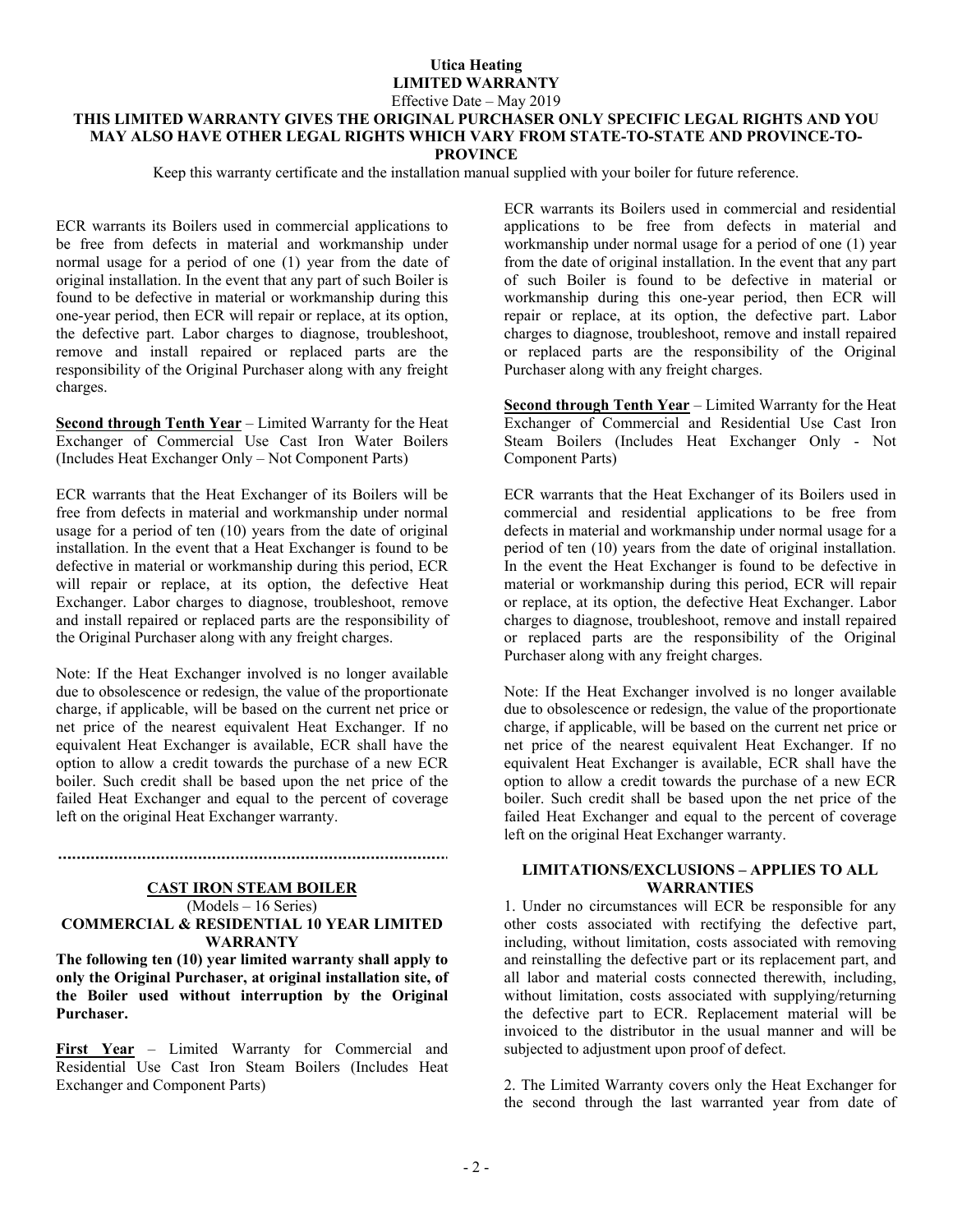# **Utica Heating LIMITED WARRANTY**  Effective Date – May 2019

# **THIS LIMITED WARRANTY GIVES THE ORIGINAL PURCHASER ONLY SPECIFIC LEGAL RIGHTS AND YOU MAY ALSO HAVE OTHER LEGAL RIGHTS WHICH VARY FROM STATE-TO-STATE AND PROVINCE-TO-PROVINCE**

Keep this warranty certificate and the installation manual supplied with your boiler for future reference.

original installation. All other component parts furnished by ECR, but purchased from other manufacturers, shall be limited to their warranties, if any.

3. This Limited Warranty will not be applicable if the Boiler is (i) used or operated over its rated capacity; (ii) installed for uses other than for residential or commercial use, as specified by the applicable warranty; (iii) not maintained in accordance with ECR's recommendation or accepted good practice as determined by industry standards; or (iv) subjected to unauthorized alteration.

4. This Limited Warranty in no way can be considered as a guarantee of workmanship of an installer or repairman connected with the installation or repair of the Boiler or as imposing on ECR liability of any nature for unsatisfactory performance as a result of faulty workmanship in the installation or service of the Boiler, which liability is hereby expressly disclaimed.

5. This Limited Warranty will not be applicable if the Boiler has been damaged as a result of being improperly installed, serviced or operated, including, without limitation, operated with insufficient water (dry fire); allowed to freeze; improper water conditions or subjected to flood conditions.

6. In order for this Limited Warranty to be effective (i) the Boiler must have been assembled/installed in strict compliance with installation instructions furnished with the Boiler by ECR; and (ii) the Boiler sections must not have been damaged during shipment and installation.

7. The furnishing of replacement parts under the terms of this Limited Warranty will apply to the original warranty period and will not serve to extend such period.

8. ECR shall not be liable for any damages, defaults or delays in performance under this Limited Warranty caused by any contingency beyond its control, including, without limitation, a shortage or reduced supply of energy or raw materials, freezing, flood, fire, wind or lightning.

9. ECR is in no way liable for any damages that may result from (i) the failure of external wiring, piping, or other attachments and accessory products not integral with the Boiler; (ii) installation, service or operation that is not in compliance with all applicable federal, state and provincial laws or regulations; (iii) misapplication or the use of the Boiler for purposes other for which it was designed; or (iv) the use of parts not supplied or designated by ECR.

10. The remedy for breach of this Limited Warranty is expressly limited to the repair or replacement of any part found to be defective under conditions of normal use, and the remedy for breach of this Limited Warranty, statutory duty or by reason of tort (including, without limitation, negligence) does not extend to liability for incidental, special or consequential damages or losses, such as loss for the use of the material, inconvenience or loss of time. The maximum liability of ECR in connection with the sale of this product shall not in any case exceed the price of the part claimed to be defective, or the price of the Boiler if the entire Boiler is claimed to be defective. ECR EXPRESSLY DISCLAIMS AND EXCLUDES ANY AND ALL LIABILITY IN TORT AND CONTRACT FOR CONSEQUENTIAL OR INCIDENTAL DAMAGES FOR BREACH OF ANY EXPRESS OR IMPLIED WARRANTY. **Please Note: Some States do not allow the exclusion or limitation of incidental or consequential damages, so the above limitation or exclusion may not apply to you.** 

11. For all sales not subject to the Magnuson-Moss Warranty Act or Provincial consumer protection legislation, as applicable, there are no implied warranties of merchantability and/or fitness for any particular purpose all of which are hereby specifically disclaimed. For all other sales, all implied warranties of merchantability and/or fitness for any particular purpose are limited in duration to the period of this Limited Warranty. This Limited Warranty is the complete and exclusive statement of warranty terms. **Please Note: Some States do not allow limitations on how long an implied warranty lasts, so the above limitation may not apply to you.** 

12. ECR warranties shall apply to the original purchaser at the time of the original installation, used without interruption. Warranties are non-transferable.

#### **MISCELLANEOUS**

The Magnuson-Moss Warranty Act applies to "consumer" sales as contrasted with "commercial" sales. A consumer sale is one to a buyer for personal, family or household purposes and not for the purpose of resale.

By "implied warranties" we mean ones the law presumes to have been given by the seller even though they are not set out in writing.